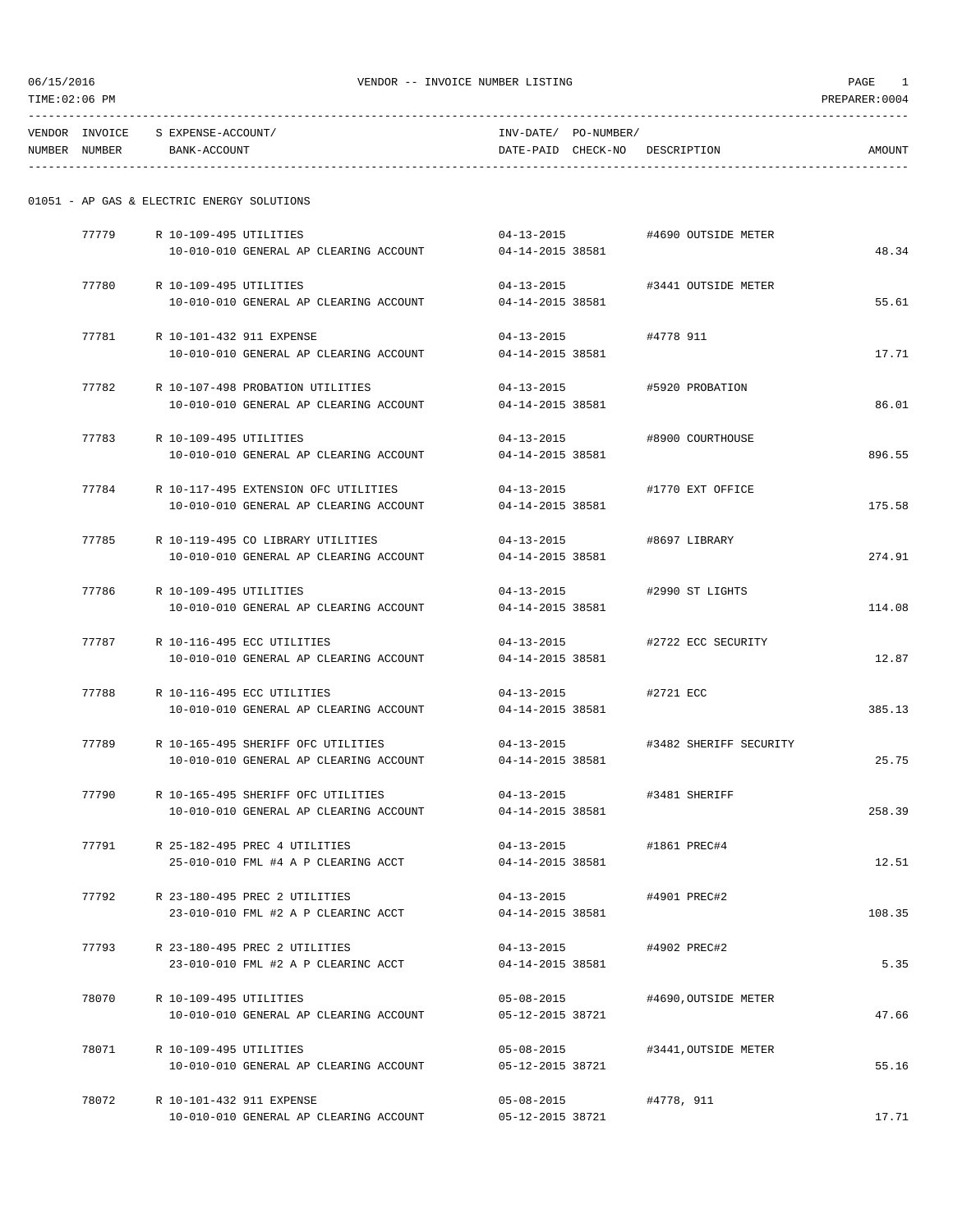|               | VENDOR INVOICE S EXPENSE-ACCOUNT/                                           | INV-DATE/ PO-NUMBER/                 |                                        |          |
|---------------|-----------------------------------------------------------------------------|--------------------------------------|----------------------------------------|----------|
| NUMBER NUMBER | BANK-ACCOUNT                                                                | DATE-PAID CHECK-NO DESCRIPTION       |                                        | AMOUNT   |
|               | 78073 R 10-107-498 PROBATION UTILITIES                                      |                                      | #5920, PROBATION                       |          |
|               | 10-010-010 GENERAL AP CLEARING ACCOUNT                                      | $05 - 08 - 2015$<br>05-12-2015 38721 |                                        | 90.21    |
|               | 78074 R 10-109-495 UTILITIES                                                | 05-08-2015 #8900, COURTHOUSE         |                                        |          |
|               | 10-010-010 GENERAL AP CLEARING ACCOUNT                                      | 05-12-2015 38721                     |                                        | 973.61   |
| 78075         | R 10-117-495 EXTENSION OFC UTILITIES                                        | $05 - 08 - 2015$                     | #1770, EXTENSION OFFICE                |          |
|               | 10-010-010 GENERAL AP CLEARING ACCOUNT                                      | 05-12-2015 38721                     |                                        | 155.88   |
|               | 78076 R 10-116-495 ECC UTILITIES                                            |                                      | 05-08-2015 #2722, SECURITY LIGHT, ECC  |          |
|               | 10-010-010 GENERAL AP CLEARING ACCOUNT                                      | 05-12-2015 38721                     |                                        | 12.87    |
| 78077         | R 10-116-495 ECC UTILITIES                                                  | $05 - 08 - 2015$                     | #2721, ECC                             |          |
|               | 10-010-010 GENERAL AP CLEARING ACCOUNT                                      | 05-12-2015 38721                     |                                        | 479.31   |
| 78078         | R 10-165-495 SHERIFF OFC UTILITIES                                          |                                      | 05-08-2015 #3482, SECURITY LT, SHERIFF |          |
|               | 10-010-010 GENERAL AP CLEARING ACCOUNT                                      | 05-12-2015 38721                     |                                        | 25.75    |
|               | 78079 R 10-165-495 SHERIFF OFC UTILITIES                                    | $05 - 08 - 2015$                     | #3481, SHERIFF                         |          |
|               | 10-010-010 GENERAL AP CLEARING ACCOUNT                                      | 05-12-2015 38721                     |                                        | 286.06   |
| 78080         | R 25-182-495 PREC 4 UTILITIES                                               | 05-08-2015 #1861, PREC#4             |                                        |          |
|               | 25-010-010 FML #4 A P CLEARING ACCT                                         | 05-12-2015 38721                     |                                        | 286.06   |
| 78081         | R 23-180-495 PREC 2 UTILITIES                                               | 05-08-2015 #4901, PREC#2             |                                        |          |
|               | 23-010-010 FML #2 A P CLEARINC ACCT                                         | 05-12-2015 38721                     |                                        | 51.26    |
| 78082         | R 23-180-495 PREC 2 UTILITIES                                               | $05 - 08 - 2015$                     | #4902,SECURITY LIGHT, PREC#2           |          |
|               | 23-010-010 FML #2 A P CLEARINC ACCT                                         | 05-12-2015 38721                     |                                        | 5.35     |
|               | 78344 R 10-109-495 UTILITIES                                                |                                      | 06-08-2015 #4690 OUTSIDE METER         |          |
|               | 10-010-010 GENERAL AP CLEARING ACCOUNT                                      | 06-09-2015 38840                     |                                        | 44.71    |
|               | 78345 R 10-109-495 UTILITIES                                                | $06 - 08 - 2015$                     | #3441 OUTSIDE METER                    |          |
|               | 10-010-010 GENERAL AP CLEARING ACCOUNT                                      | 06-09-2015 38840                     |                                        | 49.82    |
| 78346         | R 10-101-432 911 EXPENSE                                                    | $06 - 08 - 2015$                     | #4778 911                              |          |
|               | 10-010-010 GENERAL AP CLEARING ACCOUNT                                      | 06-09-2015 38840                     |                                        | 17.71    |
| 78347         | R 10-107-498 PROBATION UTILITIES                                            | 06-08-2015                           | #5920 PROBATION                        |          |
|               | 10-010-010 GENERAL AP CLEARING ACCOUNT                                      | 06-09-2015 38840                     |                                        | 86.46    |
| 78348         | R 10-109-495 UTILITIES                                                      | $06 - 08 - 2015$                     | #8900 COURTHOUSE                       |          |
|               | 10-010-010 GENERAL AP CLEARING ACCOUNT                                      | 06-09-2015 38840                     |                                        | 1,092.14 |
| 78349         | R 10-117-495 EXTENSION OFC UTILITIES                                        | 06-08-2015                           | #1770 EXT OFFICE                       | 173.87   |
|               | 10-010-010 GENERAL AP CLEARING ACCOUNT                                      | 06-09-2015 38840                     |                                        |          |
| 78350         | R 10-119-495 CO LIBRARY UTILITIES<br>10-010-010 GENERAL AP CLEARING ACCOUNT | $06 - 08 - 2015$<br>06-09-2015 38840 | #8697 LIBRARY                          | 286.22   |
|               |                                                                             |                                      |                                        |          |
| 78351         | R 10-109-495 UTILITIES<br>10-010-010 GENERAL AP CLEARING ACCOUNT            | $06 - 08 - 2015$<br>06-09-2015 38840 | #2990 ST LIGHTS                        | 114.08   |
|               |                                                                             |                                      |                                        |          |
| 78352         | R 10-116-495 ECC UTILITIES<br>10-010-010 GENERAL AP CLEARING ACCOUNT        | $06 - 08 - 2015$<br>06-09-2015 38840 | #2722 ECC SECURITY                     | 12.87    |
|               |                                                                             |                                      |                                        |          |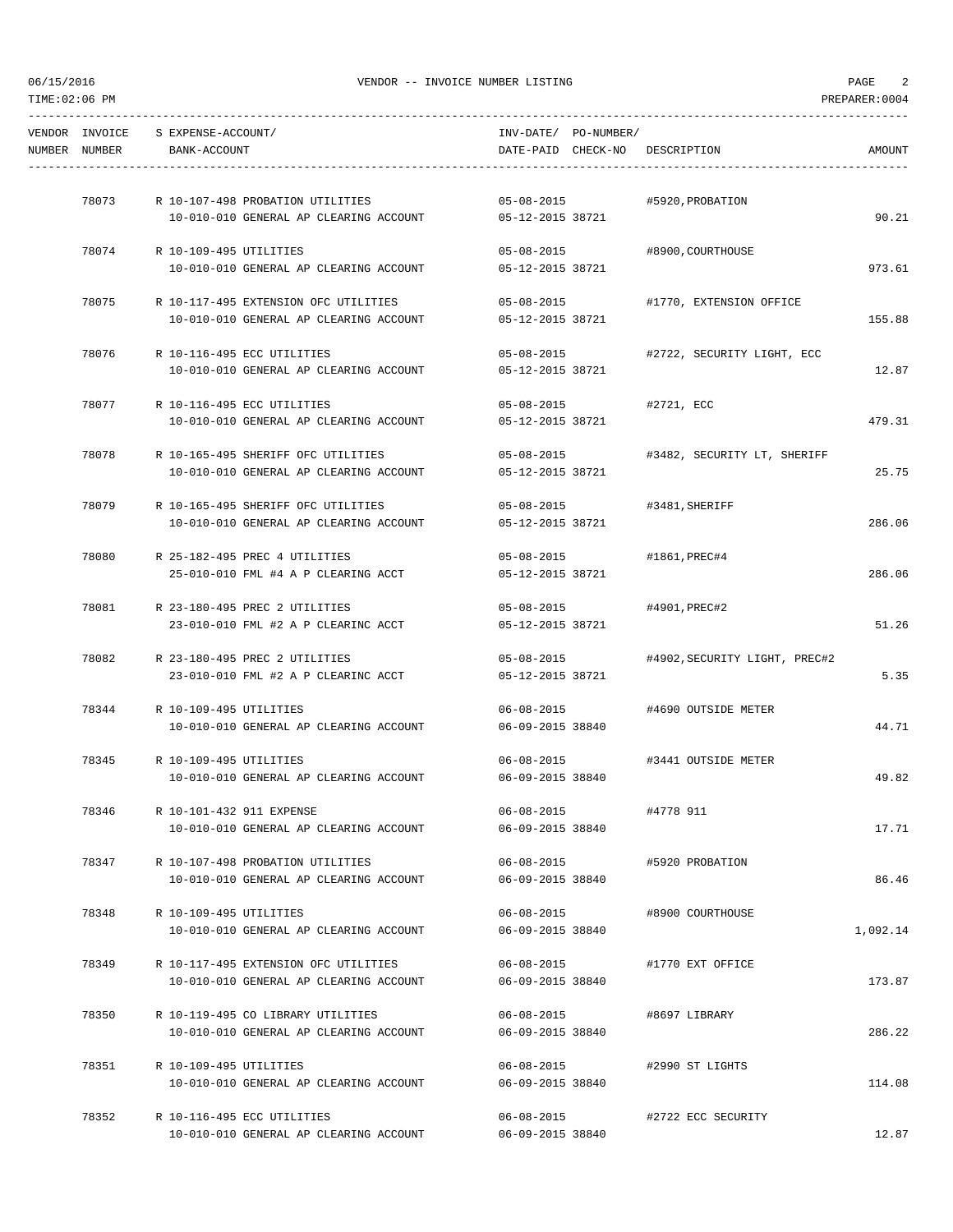-----------------------------------------------------------------------------------------------------------------------------------

VENDOR INVOICE S EXPENSE-ACCOUNT/ INV-DATE/ PO-NUMBER/ NUMBER NUMBER BANK-ACCOUNT DATE-PAID CHECK-NO DESCRIPTION AMOUNT ----------------------------------------------------------------------------------------------------------------------------------- 78353 R 10-116-495 ECC UTILITIES 06-08-2015 #2721 ECC 10-010-010 GENERAL AP CLEARING ACCOUNT 06-09-2015 38840 465.50 78354 R 10-165-495 SHERIFF OFC UTILITIES 06-08-2015 #3482 SHERIFF SECURITY 10-010-010 GENERAL AP CLEARING ACCOUNT 06-09-2015 38840 25.75 78355 R 10-165-495 SHERIFF OFC UTILITIES 06-08-2015 #3481 SHERIFF 10-010-010 GENERAL AP CLEARING ACCOUNT 06-09-2015 38840 274.65 78356 R 23-180-495 PREC 2 UTILITIES 06-08-2015 #4901 PREC#2 23-010-010 FML #2 A P CLEARINC ACCT 06-09-2015 38840 32.48 78357 R 23-180-495 PREC 2 UTILITIES 06-08-2015 #4902 PREC#2 23-010-010 FML #2 A P CLEARINC ACCT 06-09-2015 38840 5.35 78699 R 10-109-495 UTILITIES 07-10-2015 #4690 OUTSIDE METER 10-010-010 GENERAL AP CLEARING ACCOUNT 07-14-2015 38986 40.30 78700 R 10-109-495 UTILITIES 07-10-2015 #3441 OUTSIDE METER 10-010-010 GENERAL AP CLEARING ACCOUNT 07-14-2015 38986 39.04 78701 R 10-101-432 911 EXPENSE 07-10-2015 #4778 911 10-010-010 GENERAL AP CLEARING ACCOUNT 07-14-2015 38986 17.71 78702 R 10-107-498 PROBATION UTILITIES 07-10-2015 #5920 PROBATION 10-010-010 GENERAL AP CLEARING ACCOUNT 07-14-2015 38986 98.29 78703 R 10-109-495 UTILITIES 07-10-2015 #8900 COURTHOUSE 10-010-010 GENERAL AP CLEARING ACCOUNT 07-14-2015 38986 1,616.25 78704 R 10-117-495 EXTENSION OFC UTILITIES 07-10-2015 #1770 EXT OFFICE 10-010-010 GENERAL AP CLEARING ACCOUNT 07-14-2015 38986 235.02 78705 R 10-119-495 CO LIBRARY UTILITIES 07-10-2015 #8697 LIBRARY 10-010-010 GENERAL AP CLEARING ACCOUNT 07-14-2015 38986 734.97 78706 R 10-109-495 UTILITIES 07-10-2015 #2990 ST LIGHTS 10-010-010 GENERAL AP CLEARING ACCOUNT 07-14-2015 38986 227.78 78707 R 10-116-495 ECC UTILITIES 07-10-2015 #2722 ECC SECURITY 10-010-010 GENERAL AP CLEARING ACCOUNT 07-14-2015 38986 12.87 78708 R 10-116-495 ECC UTILITIES 07-10-2015 #2721 ECC 10-010-010 GENERAL AP CLEARING ACCOUNT 07-14-2015 38986 505.09 78709 R 10-165-495 SHERIFF OFC UTILITIES 07-10-2015 #3482 SHERIFF SECURITY 10-010-010 GENERAL AP CLEARING ACCOUNT 07-14-2015 38986 25.75 78710 R 10-165-495 SHERIFF OFC UTILITIES 07-10-2015 #3481 SHERIFF 10-010-010 GENERAL AP CLEARING ACCOUNT 07-14-2015 38986 335.42 78711 R 23-180-495 PREC 2 UTILITIES 07-10-2015 #4901 PREC#2 23-010-010 FML #2 A P CLEARINC ACCT 07-14-2015 38986 61.85 78712 R 23-180-495 PREC 2 UTILITIES 07-10-2015 #4902 PREC#2 23-010-010 FML #2 A P CLEARINC ACCT 07-14-2015 38986 5.35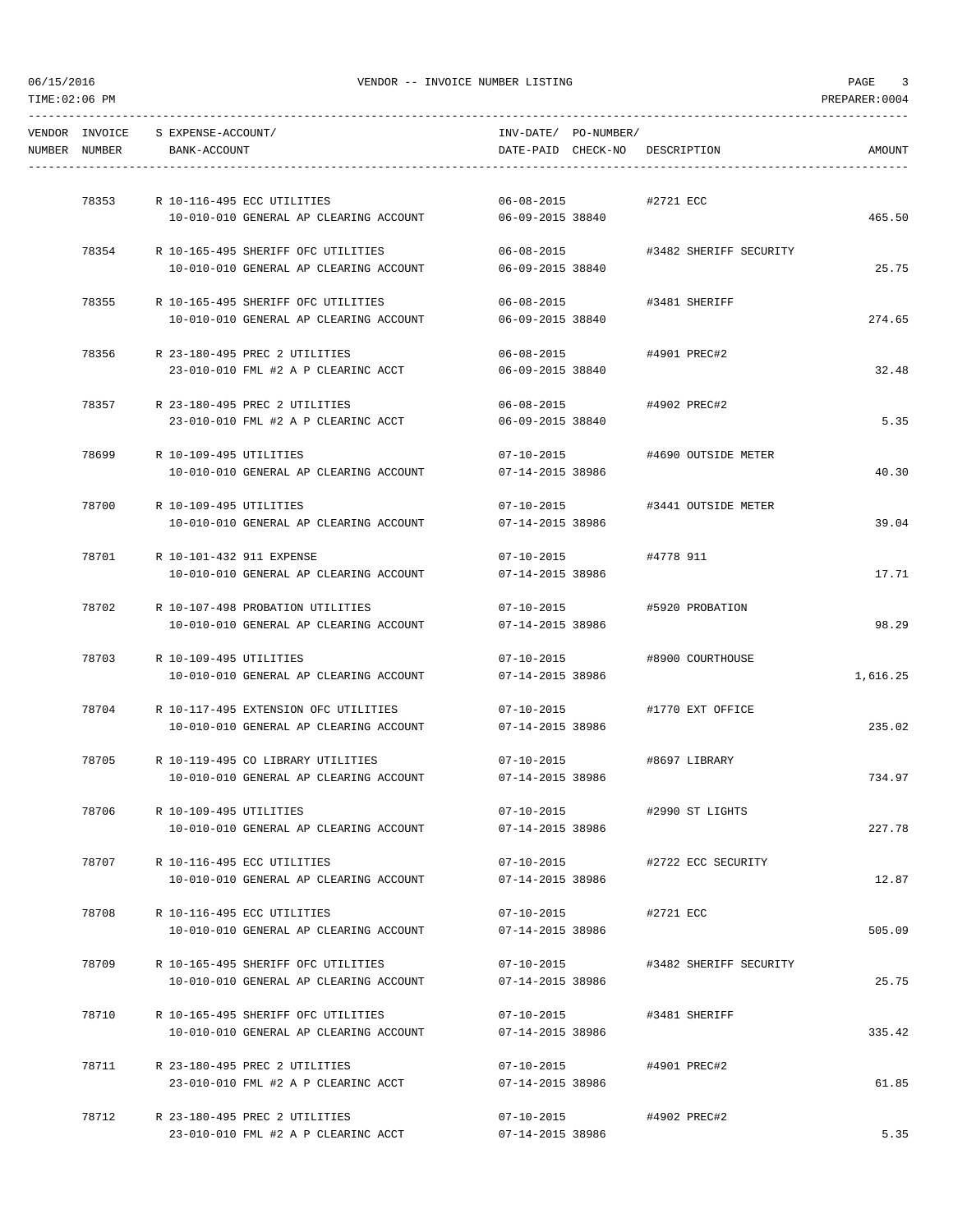| NUMBER NUMBER | VENDOR INVOICE S EXPENSE-ACCOUNT/<br>BANK-ACCOUNT |                                                         | INV-DATE/ PO-NUMBER/ |                      | DATE-PAID CHECK-NO DESCRIPTION | AMOUNT   |
|---------------|---------------------------------------------------|---------------------------------------------------------|----------------------|----------------------|--------------------------------|----------|
|               |                                                   |                                                         |                      |                      |                                |          |
|               | 78846 R 10-101-432 911 EXPENSE                    |                                                         | $07 - 27 - 2015$     |                      | #4778 911                      |          |
|               |                                                   | 10-010-010 GENERAL AP CLEARING ACCOUNT                  | 07-28-2015 39075     |                      |                                | 17.71    |
|               |                                                   | 78847 R 10-107-498 PROBATION UTILITIES                  |                      |                      | 07-27-2015 #5920 PROBATION     |          |
|               |                                                   | 10-010-010 GENERAL AP CLEARING ACCOUNT 07-28-2015 39075 |                      |                      |                                | 175.90   |
| 78848         |                                                   | R 10-116-495 ECC UTILITIES                              | $07 - 27 - 2015$     |                      | #2722 ECC SECURITY             |          |
|               |                                                   | 10-010-010 GENERAL AP CLEARING ACCOUNT                  | 07-28-2015 39075     |                      |                                | 12.75    |
|               |                                                   | 78849 R 10-116-495 ECC UTILITIES                        | $07 - 27 - 2015$     |                      | #2721 ECC                      |          |
|               |                                                   | 10-010-010 GENERAL AP CLEARING ACCOUNT                  | 07-28-2015 39075     |                      |                                | 747.93   |
| 78850         |                                                   | R 10-165-495 SHERIFF OFC UTILITIES                      | $07 - 27 - 2015$     |                      | #3482 SHERIFF SECURITY         |          |
|               |                                                   | 10-010-010 GENERAL AP CLEARING ACCOUNT                  | 07-28-2015 39075     |                      |                                | 25.49    |
| 78851         |                                                   | R 10-165-495 SHERIFF OFC UTILITIES                      | $07 - 27 - 2015$     |                      | #3481 SHERIFF                  |          |
|               |                                                   | 10-010-010 GENERAL AP CLEARING ACCOUNT                  | 07-28-2015 39075     |                      |                                | 477.97   |
|               |                                                   | 78852 R 23-180-495 PREC 2 UTILITIES                     |                      |                      | 07-27-2015 #4901 PREC#2        |          |
|               |                                                   | 23-010-010 FML #2 A P CLEARINC ACCT                     | 07-28-2015 39075     |                      |                                | 5.20     |
|               |                                                   | 78853 R 23-180-495 PREC 2 UTILITIES                     |                      |                      | 07-27-2015 #4902 PREC#2        |          |
|               |                                                   | 23-010-010 FML #2 A P CLEARINC ACCT                     | 07-28-2015 39075     |                      |                                | 79.76    |
|               | 79141 R 10-109-495 UTILITIES                      |                                                         |                      |                      | 09-02-2015 #4690 OUTSIDE METER |          |
|               |                                                   | 10-010-010 GENERAL AP CLEARING ACCOUNT                  | 09-08-2015 39238     |                      |                                | 38.62    |
| 79142         | R 10-109-495 UTILITIES                            |                                                         | $09 - 02 - 2015$     |                      | #3441 OUTSIDE METER            |          |
|               |                                                   | 10-010-010 GENERAL AP CLEARING ACCOUNT                  | 09-08-2015 39238     |                      |                                | 36.61    |
|               | 79143 R 10-101-432 911 EXPENSE                    |                                                         |                      | 09-02-2015 #4778 911 |                                |          |
|               |                                                   | 10-010-010 GENERAL AP CLEARING ACCOUNT                  | 09-08-2015 39238     |                      |                                | 17.71    |
|               |                                                   | 79144 R 10-107-498 PROBATION UTILITIES                  | $09 - 02 - 2015$     |                      | #5920 PROBATION                |          |
|               |                                                   | 10-010-010 GENERAL AP CLEARING ACCOUNT                  | 09-08-2015 39238     |                      |                                | 175.77   |
| 79145         | R 10-109-495 UTILITIES                            |                                                         | $09 - 02 - 2015$     |                      | #8900 COURTHOUSE               |          |
|               |                                                   | 10-010-010 GENERAL AP CLEARING ACCOUNT                  | 09-08-2015 39238     |                      |                                | 1,758.87 |
| 79146         |                                                   | R 10-117-495 EXTENSION OFC UTILITIES                    | 09-02-2015           |                      | #1770 EXT OFFICE               |          |
|               |                                                   | 10-010-010 GENERAL AP CLEARING ACCOUNT                  | 09-08-2015 39238     |                      |                                | 259.51   |
| 79147         |                                                   | R 10-119-495 CO LIBRARY UTILITIES                       | $09 - 02 - 2015$     |                      | #8697 LIBRARY                  |          |
|               |                                                   | 10-010-010 GENERAL AP CLEARING ACCOUNT                  | 09-08-2015 39238     |                      |                                | 482.08   |
| 79148         | R 10-109-495 UTILITIES                            |                                                         | 09-02-2015           |                      | #2990 ST LIGHTS                |          |
|               |                                                   | 10-010-010 GENERAL AP CLEARING ACCOUNT                  | 09-08-2015 39238     |                      |                                | 108.64   |
| 79149         |                                                   | R 10-116-495 ECC UTILITIES                              | 09-02-2015           |                      | #2722 ECC SECURITY             |          |
|               |                                                   | 10-010-010 GENERAL AP CLEARING ACCOUNT                  | 09-08-2015 39238     |                      |                                | 5.21     |
| 79150         |                                                   | R 10-116-495 ECC UTILITIES                              | 09-02-2015           |                      | #2721 ECC                      |          |
|               |                                                   | 10-010-010 GENERAL AP CLEARING ACCOUNT                  | 09-08-2015 39238     |                      |                                | 687.03   |
| 79151         |                                                   | R 10-165-495 SHERIFF OFC UTILITIES                      | 09-02-2015           |                      | #3482 SHERIFF SECURITY         |          |
|               |                                                   | 10-010-010 GENERAL AP CLEARING ACCOUNT                  | 09-08-2015 39238     |                      |                                | 24.56    |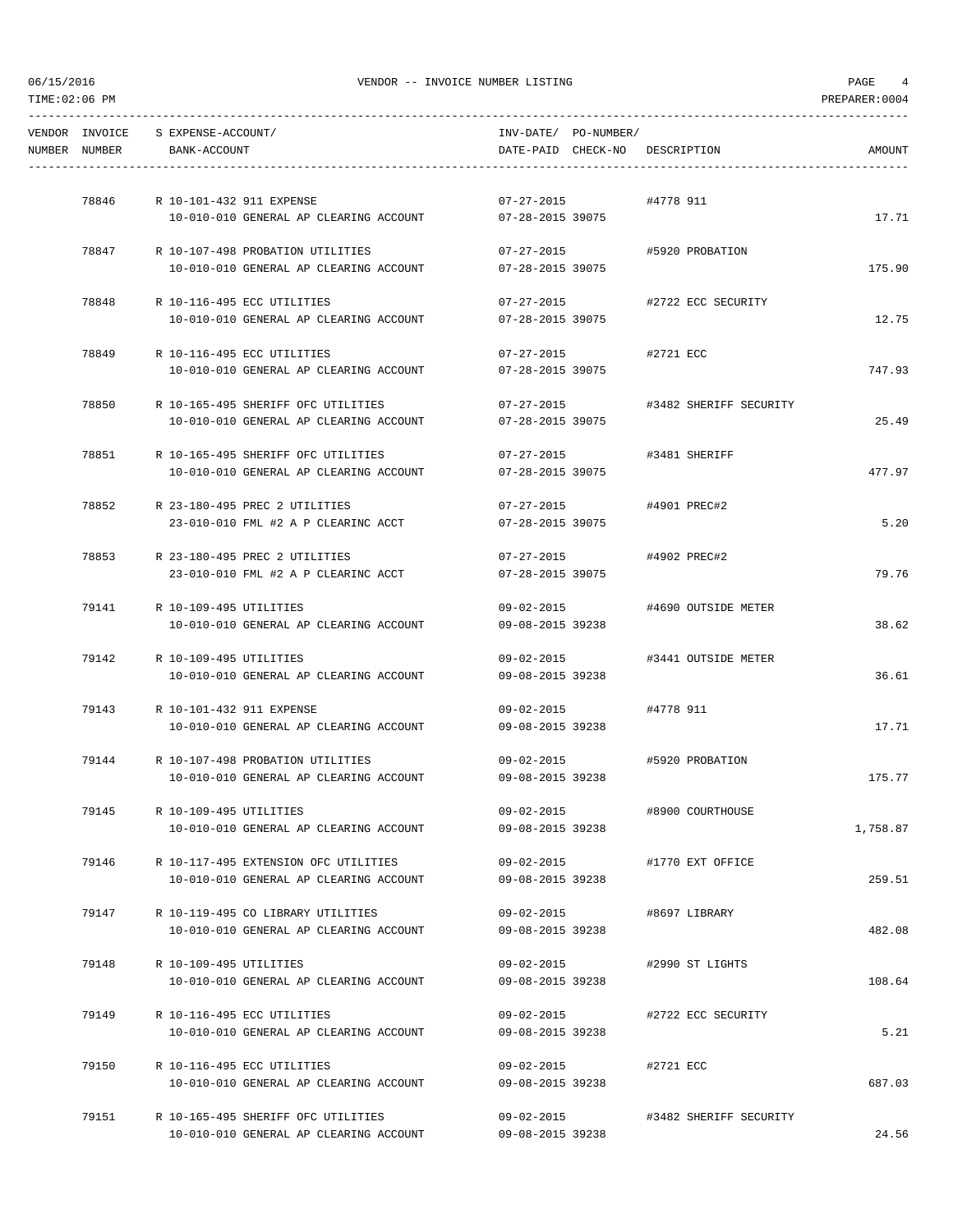----------------------------------------------------------------------------------------------------------------------------------- VENDOR INVOICE S EXPENSE-ACCOUNT/ INV-DATE/ PO-NUMBER/ NUMBER NUMBER BANK-ACCOUNT DATE-PAID CHECK-NO DESCRIPTION AMOUNT ----------------------------------------------------------------------------------------------------------------------------------- 79152 R 10-165-495 SHERIFF OFC UTILITIES 09-02-2015 #3481 SHERIFF 10-010-010 GENERAL AP CLEARING ACCOUNT 09-08-2015 39238 431.24 79153 R 23-180-495 PREC 2 UTILITIES 09-02-2015 #4901 PREC#2 23-010-010 FML #2 A P CLEARINC ACCT 09-08-2015 39238 79.91 79154 R 23-180-495 PREC 2 UTILITIES 09-02-2015 #4902 PREC#2 23-010-010 FML #2 A P CLEARINC ACCT 09-08-2015 39238 5.12 79479 R 10-109-495 UTILITIES 10-07-2015 #4690 OUTSIDE METER 10-010-010 GENERAL AP CLEARING ACCOUNT 10-07-2015 39377 76.29 79480 R 10-109-495 UTILITIES 10-07-2015 #3441 OUTSIDE METER 10-010-010 GENERAL AP CLEARING ACCOUNT 10-07-2015 39377 68.84 79481 R 10-101-432 911 EXPENSE 10-07-2015 #4778 911 10-010-010 GENERAL AP CLEARING ACCOUNT 10-07-2015 39377 17.71 17.71 17.71 79482 R 10-107-498 PROBATION UTILITIES 10-07-2015 #5920 PROBATION 10-010-010 GENERAL AP CLEARING ACCOUNT 10-07-2015 39377 183.02 79483 R 10-109-495 UTILITIES 10-07-2015 #8900 COURTHOUSE 10-010-010 GENERAL AP CLEARING ACCOUNT 10-07-2015 39377 3,326.97 79484 R 10-117-495 EXTENSION OFC UTILITIES 10-07-2015 #1770 EXT OFFICE 10-010-010 GENERAL AP CLEARING ACCOUNT 10-07-2015 39377 505.95 79485 R 10-119-495 CO LIBRARY UTILITIES 10-07-2015 #8697 LIBRARY 10-010-010 GENERAL AP CLEARING ACCOUNT 10-07-2015 39377 454.53 79486 R 10-109-495 UTILITIES 10-07-2015 #2990 ST LIGHTS 10-010-010 GENERAL AP CLEARING ACCOUNT 10-07-2015 39377 108.80 79487 R 10-116-495 ECC UTILITIES 10-07-2015 #2722 ECC SECURITY 10-010-010 GENERAL AP CLEARING ACCOUNT 10-07-2015 39377 5.22 79488 R 10-116-495 ECC UTILITIES 10-07-2015 #2721 ECC 10-010-010 GENERAL AP CLEARING ACCOUNT 10-07-2015 39377 723.37 79489 R 10-165-495 SHERIFF OFC UTILITIES 10-07-2015 #3482 SHERIFF SECURITY 10-010-010 GENERAL AP CLEARING ACCOUNT 10-07-2015 39377 24.59 79490 R 10-165-495 SHERIFF OFC UTILITIES 10-07-2015 #3481 SHERIFF 10-010-010 GENERAL AP CLEARING ACCOUNT 10-07-2015 39377 444.27 79491 R 23-180-495 PREC 2 UTILITIES 10-07-2015 #4901 PREC#2 23-010-010 FML #2 A P CLEARINC ACCT 10-07-2015 39377 74.41 79492 R 23-180-495 PREC 2 UTILITIES 10-07-2015 #4902 PREC#2  $23-010-010$  FML #2 A P CLEARINC ACCT  $10-07-2015$  39377 5.13 79968 R 10-109-495 UTILITIES 11-09-2015 #4690, OUTSIDE METER 10-010-010 GENERAL AP CLEARING ACCOUNT 11-10-2015 39541 49.48 79969 R 10-109-495 UTILITIES 11-09-2015 #3441, OUTSIDE METER 10-010-010 GENERAL AP CLEARING ACCOUNT 11-10-2015 39541 40.53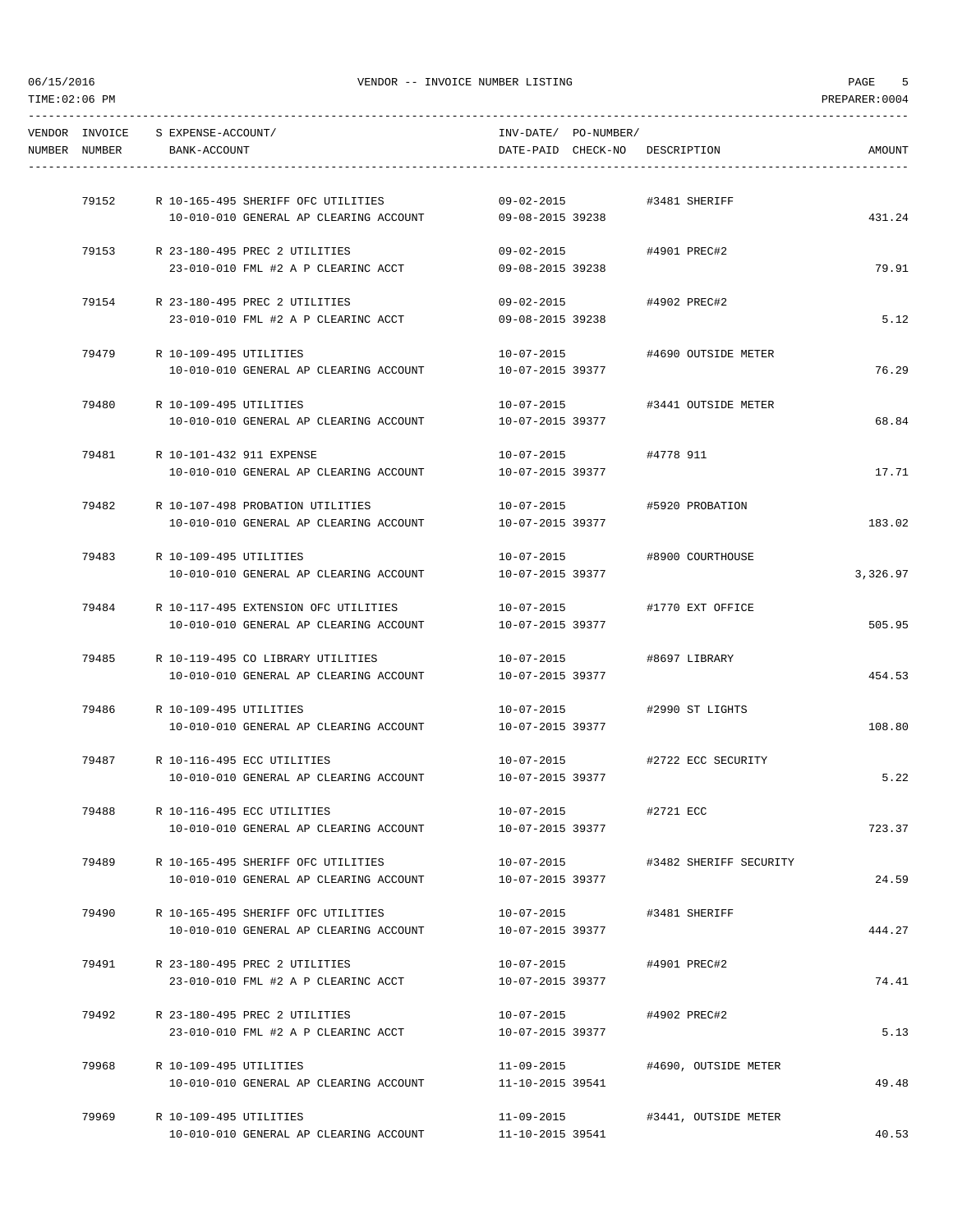| AMOUNT   | DATE-PAID CHECK-NO DESCRIPTION           | INV-DATE/ PO-NUMBER/                 |                                                             |                                            | BANK-ACCOUNT | VENDOR INVOICE S EXPENSE-ACCOUNT/<br>NUMBER NUMBER |  |
|----------|------------------------------------------|--------------------------------------|-------------------------------------------------------------|--------------------------------------------|--------------|----------------------------------------------------|--|
|          |                                          |                                      |                                                             |                                            |              |                                                    |  |
|          |                                          | 11-09-2015 #4778, 911                |                                                             | 79970 R 10-101-432 911 EXPENSE             |              |                                                    |  |
| 17.71    |                                          |                                      | 10-010-010 GENERAL AP CLEARING ACCOUNT 11-10-2015 39541     |                                            |              |                                                    |  |
|          | #5920, PROBATION DEPT.                   | 11-09-2015                           |                                                             | 79971 R 10-107-498 PROBATION UTILITIES     |              |                                                    |  |
| 150.40   |                                          | 11-10-2015 39541                     | 10-010-010 GENERAL AP CLEARING ACCOUNT                      |                                            |              |                                                    |  |
|          | 11-09-2015 #8900, COURTHOUSE             |                                      |                                                             | 79972 R 10-109-495 UTILITIES               |              |                                                    |  |
| 1,111.97 |                                          |                                      | $10-010-010$ GENERAL AP CLEARING ACCOUNT $11-10-2015$ 39541 |                                            |              |                                                    |  |
|          |                                          |                                      |                                                             |                                            |              |                                                    |  |
| 179.76   | #1770, EXTENSION OFC.                    | $11 - 09 - 2015$<br>11-10-2015 39541 | 10-010-010 GENERAL AP CLEARING ACCOUNT                      | 79973 R 10-117-495 EXTENSION OFC UTILITIES |              |                                                    |  |
|          |                                          |                                      |                                                             |                                            |              |                                                    |  |
|          | 11-09-2015 #8697, CO. LIBRARY            |                                      |                                                             | 79974 R 10-119-495 CO LIBRARY UTILITIES    |              |                                                    |  |
| 723.22   |                                          |                                      | $10-010-010$ GENERAL AP CLEARING ACCOUNT $11-10-2015$ 39541 |                                            |              |                                                    |  |
|          | #2990, STREET LIGHTS                     | 11-09-2015                           |                                                             | 79975 R 10-109-495 UTILITIES               |              |                                                    |  |
| 217.60   |                                          | 11-10-2015 39541                     | 10-010-010 GENERAL AP CLEARING ACCOUNT                      |                                            |              |                                                    |  |
|          |                                          |                                      |                                                             |                                            |              |                                                    |  |
| 5.22     | 11-09-2015 #2722, SECURITY LIGHT, ECC    | 11-10-2015 39541                     | 10-010-010 GENERAL AP CLEARING ACCOUNT                      | 79976 R 10-116-495 ECC UTILITIES           |              |                                                    |  |
|          |                                          |                                      |                                                             |                                            |              |                                                    |  |
|          | 11-09-2015 #2721, ECC                    |                                      |                                                             | 79977 R 10-116-495 ECC UTILITIES           |              |                                                    |  |
| 726.98   |                                          | 11-10-2015 39541                     | 10-010-010 GENERAL AP CLEARING ACCOUNT                      |                                            |              |                                                    |  |
|          | #3482, SECURITY LIGHT, SHERIFF           | 11-09-2015                           |                                                             | R 10-165-495 SHERIFF OFC UTILITIES         |              | 79978                                              |  |
| 10.45    |                                          | 11-10-2015 39541                     | 10-010-010 GENERAL AP CLEARING ACCOUNT                      |                                            |              |                                                    |  |
|          | 11-09-2015 #3481, SHERIFF                |                                      |                                                             | 79979 R 10-165-495 SHERIFF OFC UTILITIES   |              |                                                    |  |
| 442.17   |                                          |                                      | $10-010-010$ GENERAL AP CLEARING ACCOUNT $11-10-2015$ 39541 |                                            |              |                                                    |  |
|          |                                          |                                      |                                                             |                                            |              |                                                    |  |
| 51.91    |                                          | 11-10-2015 39541                     | 23-010-010 FML #2 A P CLEARINC ACCT                         | 79980 R 23-180-495 PREC 2 UTILITIES        |              |                                                    |  |
|          |                                          |                                      |                                                             |                                            |              |                                                    |  |
|          | 11-09-2015 +4902, SECURITY LIGHT, PREC#2 |                                      |                                                             | 79981 R 23-180-495 PREC 2 UTILITIES        |              |                                                    |  |
| 5.13     |                                          |                                      | 23-010-010 FML #2 A P CLEARINC ACCT 11-10-2015 39541        |                                            |              |                                                    |  |
|          | #4690 OUTSIDE METER                      | $12 - 07 - 2015$                     |                                                             | R 10-109-495 UTILITIES                     |              | 80278                                              |  |
| 73.18    |                                          | 12-08-2015 39666                     | 10-010-010 GENERAL AP CLEARING ACCOUNT                      |                                            |              |                                                    |  |
|          | #3441 OUTSIDE METER                      | 12-07-2015                           |                                                             | R 10-109-495 UTILITIES                     |              | 80279                                              |  |
| 57.18    |                                          | 12-08-2015 39666                     | 10-010-010 GENERAL AP CLEARING ACCOUNT                      |                                            |              |                                                    |  |
|          |                                          |                                      |                                                             |                                            |              |                                                    |  |
| 17.71    | #4778 911                                | 12-07-2015<br>12-08-2015 39666       | 10-010-010 GENERAL AP CLEARING ACCOUNT                      | R 10-101-432 911 EXPENSE                   |              | 80280                                              |  |
|          |                                          |                                      |                                                             |                                            |              |                                                    |  |
|          | #5920 PROBATION                          | 12-07-2015                           |                                                             | R 10-107-498 PROBATION UTILITIES           |              | 80281                                              |  |
| 82.63    |                                          | 12-08-2015 39666                     | 10-010-010 GENERAL AP CLEARING ACCOUNT                      |                                            |              |                                                    |  |
|          | #8900 COURTHOUSE                         | 12-07-2015                           |                                                             | R 10-109-495 UTILITIES                     |              | 80282                                              |  |
| 808.98   |                                          | 12-08-2015 39666                     | 10-010-010 GENERAL AP CLEARING ACCOUNT                      |                                            |              |                                                    |  |
|          | #1770 EXT OFFICE                         | 12-07-2015                           |                                                             | R 10-117-495 EXTENSION OFC UTILITIES       |              | 80283                                              |  |
| 129.46   |                                          | 12-08-2015 39666                     | 10-010-010 GENERAL AP CLEARING ACCOUNT                      |                                            |              |                                                    |  |
|          |                                          |                                      |                                                             |                                            |              |                                                    |  |
| 5.22     | #2722 ECC SECURITY                       | 12-07-2015<br>12-08-2015 39666       | 10-010-010 GENERAL AP CLEARING ACCOUNT                      | R 10-116-495 ECC UTILITIES                 |              | 80284                                              |  |
|          |                                          |                                      |                                                             |                                            |              |                                                    |  |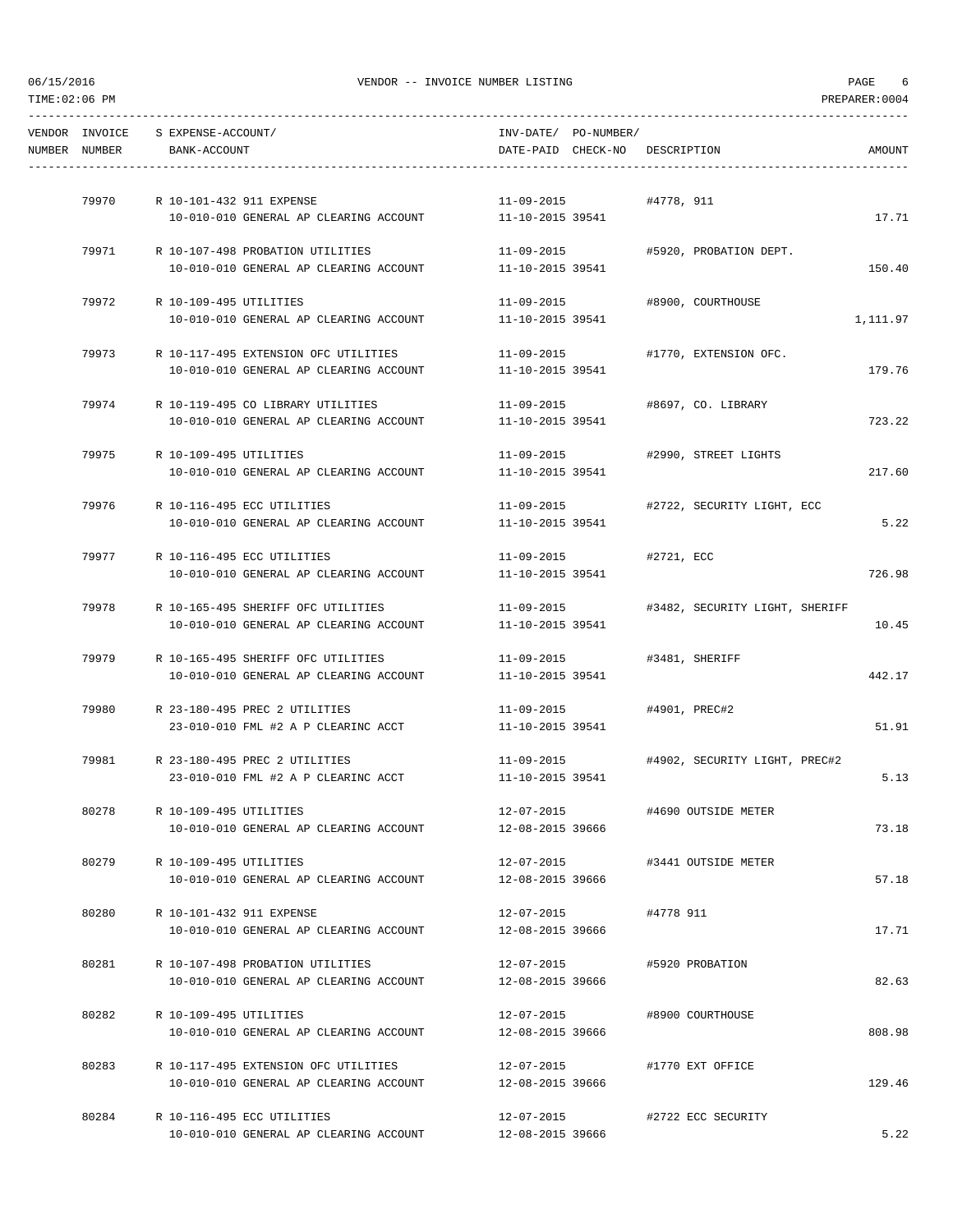-----------------------------------------------------------------------------------------------------------------------------------

| VENDOR INVOICE<br>NUMBER NUMBER | S EXPENSE-ACCOUNT/<br>BANK-ACCOUNT                                   | INV-DATE/ PO-NUMBER/<br>DATE-PAID CHECK-NO DESCRIPTION |                        | AMOUNT |
|---------------------------------|----------------------------------------------------------------------|--------------------------------------------------------|------------------------|--------|
|                                 |                                                                      |                                                        |                        |        |
| 80285                           | R 10-116-495 ECC UTILITIES<br>10-010-010 GENERAL AP CLEARING ACCOUNT | 12-07-2015<br>12-08-2015 39666                         | #2721 ECC              | 522.93 |
| 80286                           | R 10-165-495 SHERIFF OFC UTILITIES                                   | 12-07-2015                                             | #3482 SHERIFF SECURITY |        |
|                                 | 10-010-010 GENERAL AP CLEARING ACCOUNT                               | 12-08-2015 39666                                       |                        | 10.45  |
| 80287                           | R 10-165-495 SHERIFF OFC UTILITIES                                   | 12-07-2015                                             | #3481 SHERIFF          |        |
|                                 | 10-010-010 GENERAL AP CLEARING ACCOUNT                               | 12-08-2015 39666                                       |                        | 323.35 |
| 80288                           | R 23-180-495 PREC 2 UTILITIES                                        | 12-07-2015                                             | #4901 PREC#2           |        |
|                                 | 23-010-010 FML #2 A P CLEARINC ACCT                                  | 12-08-2015 39666                                       |                        | 30.25  |
| 80289                           | R 23-180-495 PREC 2 UTILITIES                                        | 12-07-2015                                             | #4902 PREC#2           |        |
|                                 | 23-010-010 FML #2 A P CLEARINC ACCT                                  | 12-08-2015 39666                                       |                        | 5.13   |
| 80744                           | R 10-109-495 UTILITIES                                               | $02 - 04 - 2016$                                       | #4690 OUTSIDE METER    |        |
|                                 | 10-010-010 GENERAL AP CLEARING ACCOUNT                               | 02-05-2016 39927                                       |                        | 112.83 |
| 80745                           | R 10-109-495 UTILITIES                                               | $02 - 04 - 2016$                                       | #3441 OUTSIDE METER    |        |
|                                 | 10-010-010 GENERAL AP CLEARING ACCOUNT                               | 02-05-2016 39927                                       |                        | 218.50 |
| 80746                           | R 10-101-432 911 EXPENSE                                             | $02 - 04 - 2016$                                       | #4778 911              |        |
|                                 | 10-010-010 GENERAL AP CLEARING ACCOUNT                               | 02-05-2016 39927                                       |                        | 36.31  |
| 80747                           | R 10-107-498 PROBATION UTILITIES                                     | $02 - 04 - 2016$                                       | #5920 PROBATION        |        |
|                                 | 10-010-010 GENERAL AP CLEARING ACCOUNT                               | 02-05-2016 39927                                       |                        | 163.38 |
| 80748                           | R 10-109-495 UTILITIES                                               | $02 - 04 - 2016$                                       | #8900 COURTHOUSE       |        |
|                                 | 10-010-010 GENERAL AP CLEARING ACCOUNT                               | 02-05-2016 39927                                       |                        | 892.39 |
| 80749                           | R 10-117-495 EXTENSION OFC UTILITIES                                 | $02 - 04 - 2016$                                       | #1770 EXT OFFICE       |        |
|                                 | 10-010-010 GENERAL AP CLEARING ACCOUNT                               | 02-05-2016 39927                                       |                        | 90.73  |
| 80750                           | R 10-119-495 CO LIBRARY UTILITIES                                    | $02 - 04 - 2016$                                       | #8697 LIBRARY          |        |
|                                 | 10-010-010 GENERAL AP CLEARING ACCOUNT                               | 02-05-2016 39927                                       |                        | 542.44 |
| 80751                           | R 10-109-495 UTILITIES                                               | $02 - 04 - 2016$                                       | #2990 ST LIGHTS        |        |
|                                 | 10-010-010 GENERAL AP CLEARING ACCOUNT                               | 02-05-2016 39927                                       |                        | 217.60 |
| 80752                           | R 10-116-495 ECC UTILITIES                                           | $02 - 04 - 2016$                                       | #2722 ECC SECURITY     |        |
|                                 | 10-010-010 GENERAL AP CLEARING ACCOUNT                               | 02-05-2016 39927                                       |                        | 10.70  |
| 80753                           | R 10-116-495 ECC UTILITIES                                           | 02-04-2016                                             | #2721 ECC              |        |
|                                 | 10-010-010 GENERAL AP CLEARING ACCOUNT                               | 02-05-2016 39927                                       |                        | 856.20 |
| 80754                           | R 10-165-495 SHERIFF OFC UTILITIES                                   | 02-04-2016                                             | #3482 SHERIFF SECURITY |        |
|                                 | 10-010-010 GENERAL AP CLEARING ACCOUNT                               | 02-05-2016 39927                                       |                        | 21.42  |
| 80755                           | R 10-165-495 SHERIFF OFC UTILITIES                                   | $02 - 04 - 2016$                                       | #3481 SHERIFF          |        |
|                                 | 10-010-010 GENERAL AP CLEARING ACCOUNT                               | 02-05-2016 39927                                       |                        | 565.58 |
| 80756                           | R 23-180-495 PREC 2 UTILITIES                                        | $02 - 04 - 2016$                                       | #4901 PREC#2           |        |
|                                 | 23-010-010 FML #2 A P CLEARINC ACCT                                  | 02-05-2016 39927                                       |                        | 177.33 |
| 80757                           | R 23-180-495 PREC 2 UTILITIES                                        | $02 - 04 - 2016$                                       | #4902 PREC#2           |        |
|                                 | 23-010-010 FML #2 A P CLEARINC ACCT                                  | 02-05-2016 39927                                       |                        | 10.52  |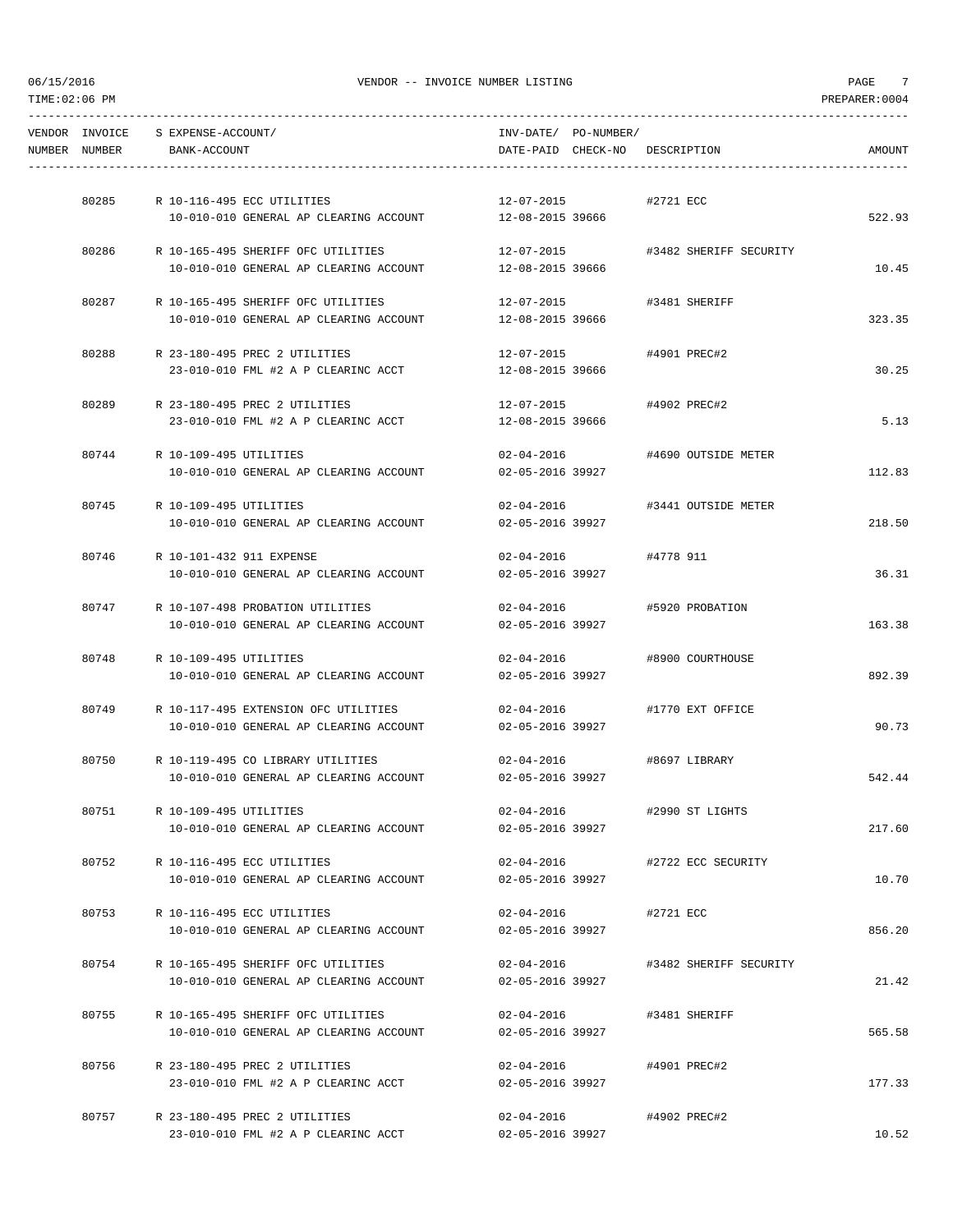|               | VENDOR INVOICE S EXPENSE-ACCOUNT/                                | INV-DATE/ PO-NUMBER/           |                                       |        |
|---------------|------------------------------------------------------------------|--------------------------------|---------------------------------------|--------|
| NUMBER NUMBER | BANK-ACCOUNT                                                     | DATE-PAID CHECK-NO DESCRIPTION |                                       | AMOUNT |
|               |                                                                  |                                |                                       |        |
|               |                                                                  | $03 - 03 - 2016$               |                                       |        |
|               | 81073 R 10-109-495 UTILITIES                                     |                                | #4690,OUTSIDE METER, ELECTRIC         |        |
|               | 10-010-010 GENERAL AP CLEARING ACCOUNT 03-08-2016 40040          |                                |                                       | 45.18  |
|               | 81074 R 10-109-495 UTILITIES                                     | 03-03-2016                     | #3441, OUTSIDE METER, ELECTRIC        |        |
|               | 10-010-010 GENERAL AP CLEARING ACCOUNT                           | 03-08-2016 40040               |                                       | 123.64 |
|               |                                                                  |                                |                                       |        |
|               | 81075 R 10-101-432 911 EXPENSE                                   | 03-03-2016 #4778,911, ELECTRIC |                                       |        |
|               | 10-010-010 GENERAL AP CLEARING ACCOUNT                           | 03-08-2016 40040               |                                       | 18.60  |
| 81076         | R 10-107-498 PROBATION UTILITIES                                 | $03 - 03 - 2016$               | #5920, PROBATION, ELECTRIC            |        |
|               | 10-010-010 GENERAL AP CLEARING ACCOUNT                           | 03-08-2016 40040               |                                       | 87.75  |
|               |                                                                  |                                |                                       |        |
|               | 81077 R 10-109-495 UTILITIES                                     | $03 - 03 - 2016$               | #8900, COURTHOUSE, ELECTRIC           |        |
|               | 10-010-010 GENERAL AP CLEARING ACCOUNT                           | 03-08-2016 40040               |                                       | 891.95 |
| 81078         | R 10-117-495 EXTENSION OFC UTILITIES                             | 03-03-2016                     | #1770, EXTENSION OFC, ELECTRIC        |        |
|               | 10-010-010 GENERAL AP CLEARING ACCOUNT                           | 03-08-2016 40040               |                                       | 194.29 |
|               |                                                                  |                                |                                       |        |
|               | 81079 R 10-119-495 CO LIBRARY UTILITIES                          |                                |                                       |        |
|               | 10-010-010 GENERAL AP CLEARING ACCOUNT                           | 03-08-2016 40040               |                                       | 265.42 |
|               |                                                                  |                                |                                       |        |
| 81080         | R 10-109-495 UTILITIES                                           | $03 - 03 - 2016$               | #2990, STREET LIGHTS, ELECTRIC        |        |
|               | 10-010-010 GENERAL AP CLEARING ACCOUNT                           | 03-08-2016 40040               |                                       | 114.24 |
| 81081         | R 10-116-495 ECC UTILITIES                                       | $03 - 03 - 2016$               | #2722, SECURITY LT, ECC, ELECTRIC     |        |
|               | 10-010-010 GENERAL AP CLEARING ACCOUNT                           | 03-08-2016 40040               |                                       | 5.48   |
|               |                                                                  |                                |                                       |        |
| 81082         | R 10-116-495 ECC UTILITIES                                       | $03 - 03 - 2016$               | #2721, ECC, ELECTRIC                  |        |
|               | 10-010-010 GENERAL AP CLEARING ACCOUNT                           | 03-08-2016 40040               |                                       | 362.62 |
|               | 81083 R 10-165-495 SHERIFF OFC UTILITIES                         | $03 - 03 - 2016$               | #3482, SECURITY LT, SHERIFF, ELECTRIC |        |
|               | 10-010-010 GENERAL AP CLEARING ACCOUNT                           | 03-08-2016 40040               |                                       | 10.97  |
|               |                                                                  |                                |                                       |        |
| 81084         | R 10-165-495 SHERIFF OFC UTILITIES                               |                                | 03-03-2016 #3481, SHERIFF, ELECTRIC   |        |
|               | 10-010-010 GENERAL AP CLEARING ACCOUNT                           | 03-08-2016 40040               |                                       | 266.72 |
| 81085         | R 23-180-495 PREC 2 UTILITIES                                    | $03 - 03 - 2016$               | #4901 PREC#2, ELECTRIC                |        |
|               | 23-010-010 FML #2 A P CLEARINC ACCT                              | 03-08-2016 40040               |                                       | 75.12  |
|               |                                                                  |                                |                                       |        |
| 81086         | R 23-180-495 PREC 2 UTILITIES                                    | $03 - 03 - 2016$               | #4901 PREC#2, ELECTRIC                |        |
|               | 23-010-010 FML #2 A P CLEARINC ACCT                              | $03 - 08 - 2016$ 40040         |                                       | 5.39   |
|               |                                                                  |                                |                                       |        |
| 81695         | R 10-109-495 UTILITIES<br>10-010-010 GENERAL AP CLEARING ACCOUNT | 05-04-2016<br>05-04-2016 40287 | #4690 OUTSIDE METER                   | 35.99  |
|               |                                                                  |                                |                                       |        |
| 81696         | R 10-109-495 UTILITIES                                           | $05 - 04 - 2016$               | #3441 OUTSIDE METER                   |        |
|               | 10-010-010 GENERAL AP CLEARING ACCOUNT                           | 05-04-2016 40287               |                                       | 50.46  |
|               |                                                                  |                                |                                       |        |
| 81697         | R 10-101-432 911 EXPENSE                                         | 05-04-2016                     | #4778 911                             |        |
|               | 10-010-010 GENERAL AP CLEARING ACCOUNT                           | 05-04-2016 40287               |                                       | 17.71  |
| 81698         | R 10-107-498 PROBATION UTILITIES                                 | 05-04-2016                     | #5920 PROBATION                       |        |
|               | 10-010-010 GENERAL AP CLEARING ACCOUNT                           | 05-04-2016 40287               |                                       | 73.78  |
|               |                                                                  |                                |                                       |        |
| 81699         | R 10-109-495 UTILITIES                                           | $05 - 04 - 2016$               | #8900 COURTHOUSE                      |        |

10-010-010 GENERAL AP CLEARING ACCOUNT 05-04-2016 40287 719.91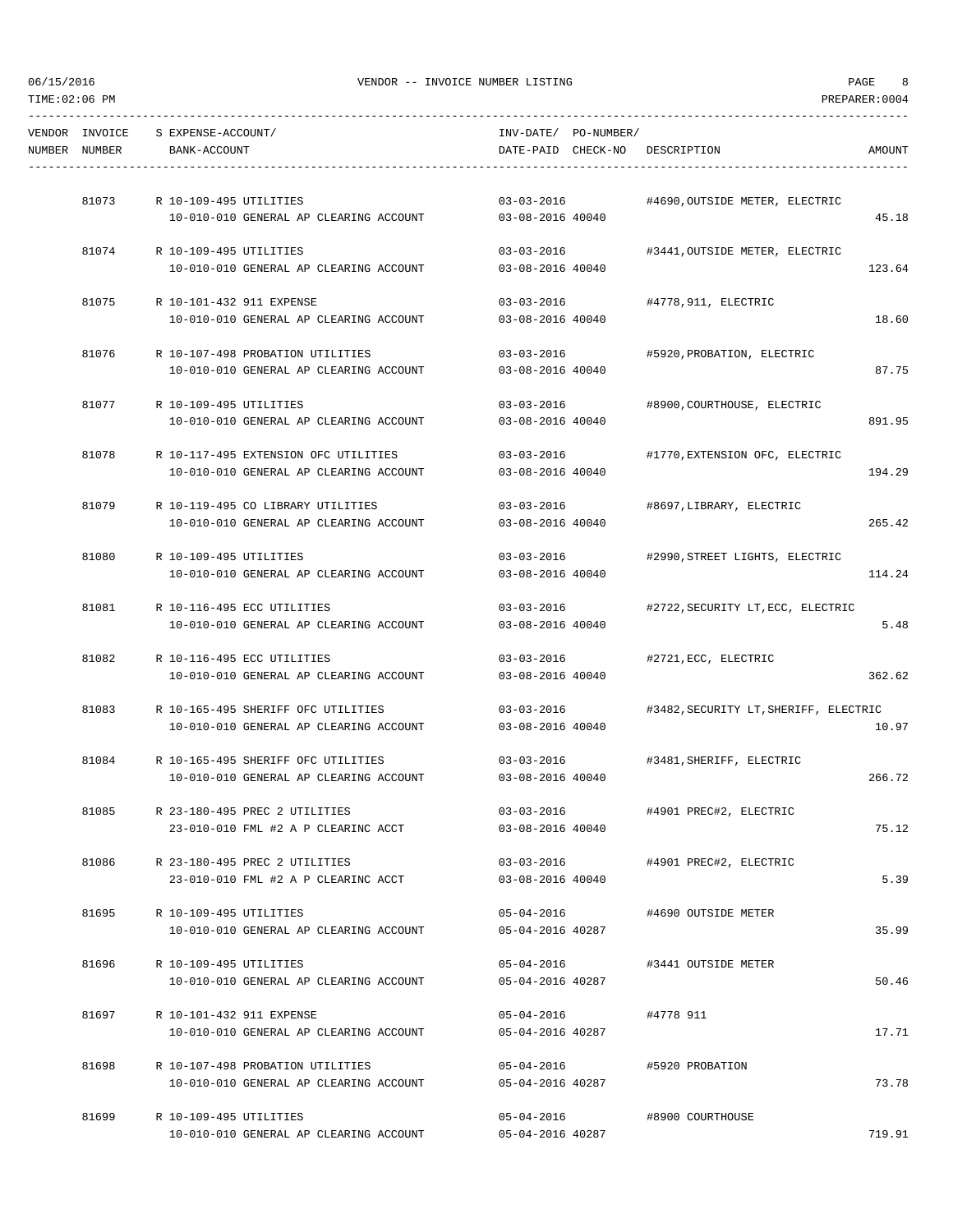|               | VENDOR INVOICE S EXPENSE-ACCOUNT/                                          | INV-DATE/ PO-NUMBER/                 |                        |        |
|---------------|----------------------------------------------------------------------------|--------------------------------------|------------------------|--------|
| NUMBER NUMBER | BANK-ACCOUNT                                                               | DATE-PAID CHECK-NO DESCRIPTION       |                        | AMOUNT |
|               |                                                                            |                                      |                        |        |
| 81700         | R 10-117-495 EXTENSION OFC UTILITIES                                       | $05 - 04 - 2016$                     | #1770 EXT OFFICE       |        |
|               | 10-010-010 GENERAL AP CLEARING ACCOUNT                                     | 05-04-2016 40287                     |                        | 151.97 |
| 81701         | R 10-119-495 CO LIBRARY UTILITIES                                          | 05-04-2016                           | #8697 LIBRARY          |        |
|               | 10-010-010 GENERAL AP CLEARING ACCOUNT                                     | 05-04-2016 40287                     |                        | 278.54 |
|               | 81702 R 10-109-495 UTILITIES                                               | $05 - 04 - 2016$                     | #2990 ST LIGHTS        |        |
|               | 10-010-010 GENERAL AP CLEARING ACCOUNT                                     | 05-04-2016 40287                     |                        | 108.91 |
|               |                                                                            |                                      |                        |        |
|               | 81703 R 10-116-495 ECC UTILITIES<br>10-010-010 GENERAL AP CLEARING ACCOUNT | $05 - 04 - 2016$<br>05-04-2016 40287 | #2722 ECC SECURITY     | 5.22   |
|               |                                                                            |                                      |                        |        |
|               | 81704 R 10-116-495 ECC UTILITIES                                           | 05-04-2016 #2721 ECC                 |                        |        |
|               | 10-010-010 GENERAL AP CLEARING ACCOUNT 05-04-2016 40287                    |                                      |                        | 389.04 |
| 81705         | R 10-165-495 SHERIFF OFC UTILITIES                                         | $05 - 04 - 2016$                     | #3482 SHERIFF SECURITY |        |
|               | 10-010-010 GENERAL AP CLEARING ACCOUNT                                     | 05-04-2016 40287                     |                        | 10.45  |
|               | 81706 R 10-165-495 SHERIFF OFC UTILITIES                                   | 05-04-2016 #3481 SHERIFF             |                        |        |
|               | 10-010-010 GENERAL AP CLEARING ACCOUNT                                     | 05-04-2016 40287                     |                        | 257.49 |
|               | 81707 R 23-180-495 PREC 2 UTILITIES                                        | $05 - 04 - 2016$                     | #4901 PREC#2           |        |
|               | 23-010-010 FML #2 A P CLEARINC ACCT                                        | 05-04-2016 40287                     |                        | 70.69  |
|               |                                                                            |                                      |                        |        |
| 81708         | R 23-180-495 PREC 2 UTILITIES<br>23-010-010 FML #2 A P CLEARINC ACCT       | $05 - 04 - 2016$<br>05-04-2016 40287 | #4902 PREC#2           | 5.13   |
|               |                                                                            |                                      |                        |        |
| 81709         | R 10-109-495 UTILITIES                                                     | 05-04-2016                           | #4690 OUTSIDE METER    |        |
|               | 10-010-010 GENERAL AP CLEARING ACCOUNT                                     | 05-04-2016 40288                     |                        | 17.71  |
|               | 81710 R 10-109-495 UTILITIES                                               | $05 - 04 - 2016$                     | #3441 OUTSIDE METER    |        |
|               | 10-010-010 GENERAL AP CLEARING ACCOUNT                                     | 05-04-2016 40288                     |                        | 17.71  |
|               | 81711 R 10-101-432 911 EXPENSE                                             | $05 - 04 - 2016$                     | #4778 911              |        |
|               | 10-010-010 GENERAL AP CLEARING ACCOUNT                                     | 05-04-2016 40288                     |                        | 17.71  |
| 81712         | R 10-107-498 PROBATION UTILITIES                                           | 05-04-2016                           | #5920 PROBATION        |        |
|               | 10-010-010 GENERAL AP CLEARING ACCOUNT                                     | 05-04-2016 40288                     |                        | 75.62  |
|               |                                                                            |                                      |                        |        |
| 81713         | R 10-109-495 UTILITIES<br>10-010-010 GENERAL AP CLEARING ACCOUNT           | $05 - 04 - 2016$<br>05-04-2016 40288 | #8900 COURTHOUSE       | 743.33 |
|               |                                                                            |                                      |                        |        |
| 81714         | R 10-117-495 EXTENSION OFC UTILITIES                                       | $05 - 04 - 2016$                     | #1770 EXT OFFICE       |        |
|               | 10-010-010 GENERAL AP CLEARING ACCOUNT                                     | 05-04-2016 40288                     |                        | 134.77 |
|               | 81715 R 10-119-495 CO LIBRARY UTILITIES                                    | $05 - 04 - 2016$                     | #8697 LIBRARY          |        |
|               | 10-010-010 GENERAL AP CLEARING ACCOUNT                                     | 05-04-2016 40288                     |                        | 276.49 |
| 81716         | R 10-109-495 UTILITIES                                                     | 05-04-2016                           | #2990 ST LIGHTS        |        |
|               | 10-010-010 GENERAL AP CLEARING ACCOUNT                                     | 05-04-2016 40288                     |                        | 108.91 |
| 81717         | R 10-116-495 ECC UTILITIES                                                 |                                      |                        |        |
|               | 10-010-010 GENERAL AP CLEARING ACCOUNT                                     | 05-04-2016<br>05-04-2016 40288       | #2722 ECC SECURITY     | 5.22   |
|               |                                                                            |                                      |                        |        |
| 81718         | R 10-116-495 ECC UTILITIES<br>10-010-010 GENERAL AP CLEARING ACCOUNT       | 05-04-2016<br>05-04-2016 40288       | #2721 ECC              | 457.88 |
|               |                                                                            |                                      |                        |        |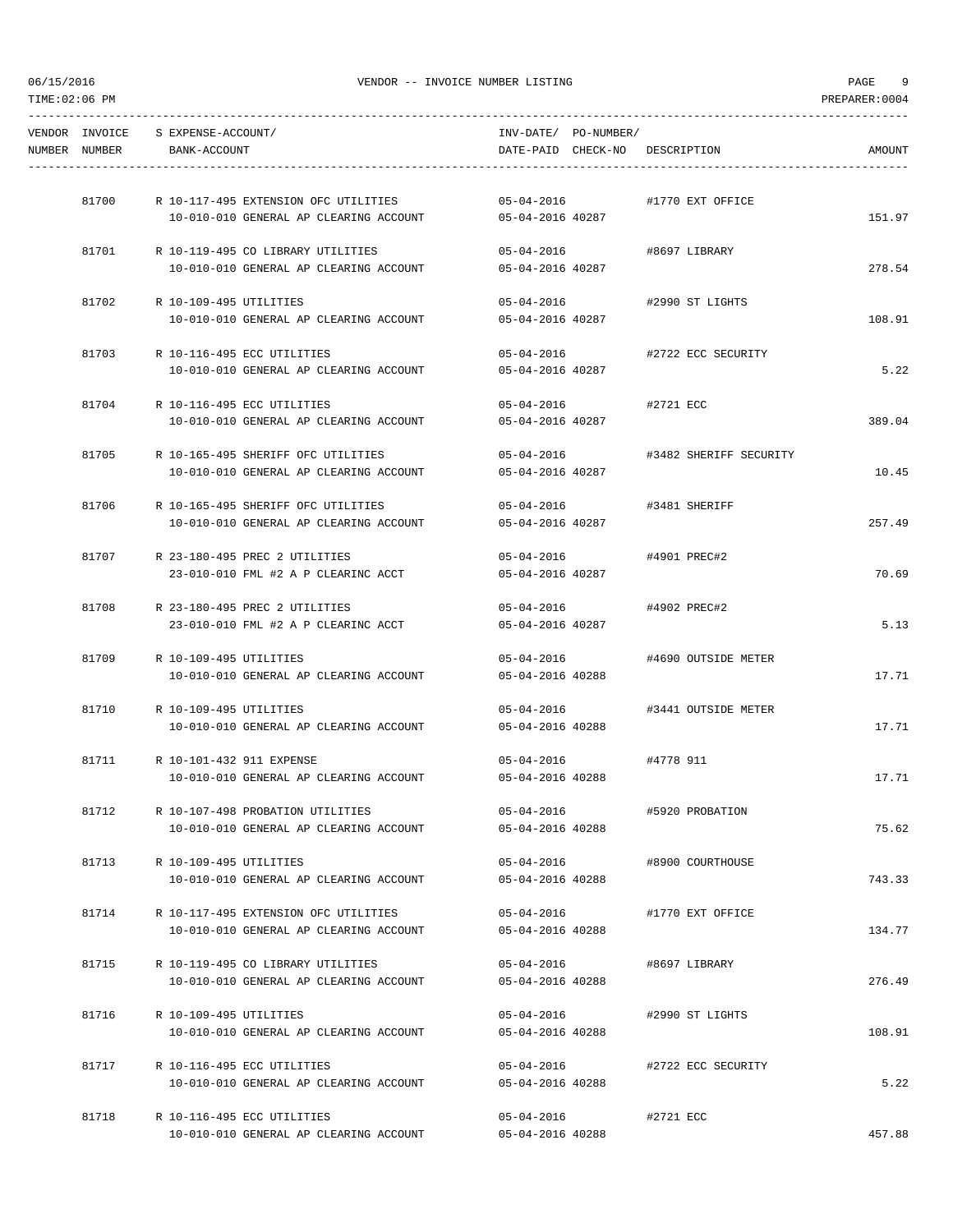|               | VENDOR INVOICE S EXPENSE-ACCOUNT/   |                                            | INV-DATE/ PO-NUMBER/           |                                  |               |
|---------------|-------------------------------------|--------------------------------------------|--------------------------------|----------------------------------|---------------|
| NUMBER NUMBER | BANK-ACCOUNT                        |                                            |                                | DATE-PAID CHECK-NO DESCRIPTION   | <b>AMOUNT</b> |
|               |                                     |                                            |                                |                                  |               |
| 81719         |                                     | R 10-165-495 SHERIFF OFC UTILITIES         | $05 - 04 - 2016$               | #3482 SHERIFF SECURITY           |               |
|               |                                     | 10-010-010 GENERAL AP CLEARING ACCOUNT     | 05-04-2016 40288               |                                  | 10.45         |
|               |                                     | 81720 R 10-165-495 SHERIFF OFC UTILITIES   | $05 - 04 - 2016$               | #3481 SHERIFF                    |               |
|               |                                     | 10-010-010 GENERAL AP CLEARING ACCOUNT     | 05-04-2016 40288               |                                  | 258.93        |
| 81721         | R 25-182-495 PREC 4 UTILITIES       |                                            | $05 - 04 - 2016$               | #1861 PREC#4                     |               |
|               |                                     | 25-010-010 FML #4 A P CLEARING ACCT        | 05-04-2016 40288               |                                  | 1.42          |
|               | 81722 R 23-180-495 PREC 2 UTILITIES |                                            | $05 - 04 - 2016$               | #4901 PREC#2                     |               |
|               |                                     | 23-010-010 FML #2 A P CLEARINC ACCT        | 05-04-2016 40288               |                                  | 70.48         |
| 81723         | R 23-180-495 PREC 2 UTILITIES       |                                            | $05 - 04 - 2016$               | #4902 PREC#2                     |               |
|               |                                     | 23-010-010 FML #2 A P CLEARINC ACCT        | 05-04-2016 40288               |                                  | 5.13          |
| 82029         | R 10-109-495 UTILITIES              |                                            | 05-26-2016                     | #4690 OUTSIDE METER              |               |
|               |                                     | 10-010-010 GENERAL AP CLEARING ACCOUNT     | 05-26-2016 40432               |                                  | 25.75         |
|               | 82030 R 10-109-495 UTILITIES        |                                            |                                | 05-26-2016   #3441 OUTSIDE METER |               |
|               |                                     | 10-010-010 GENERAL AP CLEARING ACCOUNT     | 05-26-2016 40432               |                                  | 20.23         |
|               |                                     |                                            |                                |                                  |               |
|               | 82031 R 10-101-432 911 EXPENSE      | 10-010-010 GENERAL AP CLEARING ACCOUNT     | $05 - 26 - 2016$               | #4778 911                        | 18.60         |
|               |                                     |                                            | 05-26-2016 40432               |                                  |               |
| 82032         |                                     | R 10-107-498 PROBATION UTILITIES           |                                | 05-26-2016 #5920 PROBATION       |               |
|               |                                     | 10-010-010 GENERAL AP CLEARING ACCOUNT     | 05-26-2016 40432               |                                  | 91.25         |
| 82033         | R 10-109-495 UTILITIES              |                                            | 05-26-2016                     | #8900 COURTHOUSE                 |               |
|               |                                     | 10-010-010 GENERAL AP CLEARING ACCOUNT     | 05-26-2016 40432               |                                  | 907.87        |
|               |                                     | 82034 R 10-117-495 EXTENSION OFC UTILITIES | $05 - 26 - 2016$               | #1770 EXT OFFICE                 |               |
|               |                                     | 10-010-010 GENERAL AP CLEARING ACCOUNT     | 05-26-2016 40432               |                                  | 140.08        |
| 82035         |                                     | R 10-119-495 CO LIBRARY UTILITIES          | $05 - 26 - 2016$               | #8697 LIBRARY                    |               |
|               |                                     | 10-010-010 GENERAL AP CLEARING ACCOUNT     | 05-26-2016 40432               |                                  | 308.66        |
| 82036         | R 10-109-495 UTILITIES              |                                            | $05 - 26 - 2016$               | #2990 ST LIGHTS                  |               |
|               |                                     | 10-010-010 GENERAL AP CLEARING ACCOUNT     | 05-26-2016 40432               |                                  | 114.36        |
|               | R 10-116-495 ECC UTILITIES          |                                            |                                |                                  |               |
| 82037         |                                     | 10-010-010 GENERAL AP CLEARING ACCOUNT     | 05-26-2016<br>05-26-2016 40432 | #2722 ECC SECURITY               | 5.48          |
|               |                                     |                                            |                                |                                  |               |
| 82038         | R 10-116-495 ECC UTILITIES          |                                            | $05 - 26 - 2016$               | #2721 ECC                        |               |
|               |                                     | 10-010-010 GENERAL AP CLEARING ACCOUNT     | 05-26-2016 40432               |                                  | 552.71        |
| 82039         |                                     | R 10-165-495 SHERIFF OFC UTILITIES         | 05-26-2016                     | #3482 SHERIFF SECURITY           |               |
|               |                                     | 10-010-010 GENERAL AP CLEARING ACCOUNT     | 05-26-2016 40432               |                                  | 10.97         |
| 82040         |                                     | R 10-165-495 SHERIFF OFC UTILITIES         | 05-26-2016                     | #3481 SHERIFF                    |               |
|               |                                     | 10-010-010 GENERAL AP CLEARING ACCOUNT     | 05-26-2016 40432               |                                  | 285.16        |
| 82041         | R 25-182-495 PREC 4 UTILITIES       |                                            | $05 - 26 - 2016$               | #1861 PREC#4                     |               |
|               |                                     | 25-010-010 FML #4 A P CLEARING ACCT        | 05-26-2016 40432               |                                  | 12.56         |
| 82042         | R 23-180-495 PREC 2 UTILITIES       |                                            | 05-26-2016                     | #4901 PREC#2                     |               |
|               |                                     | 23-010-010 FML #2 A P CLEARINC ACCT        | 05-26-2016 40432               |                                  | 51.23         |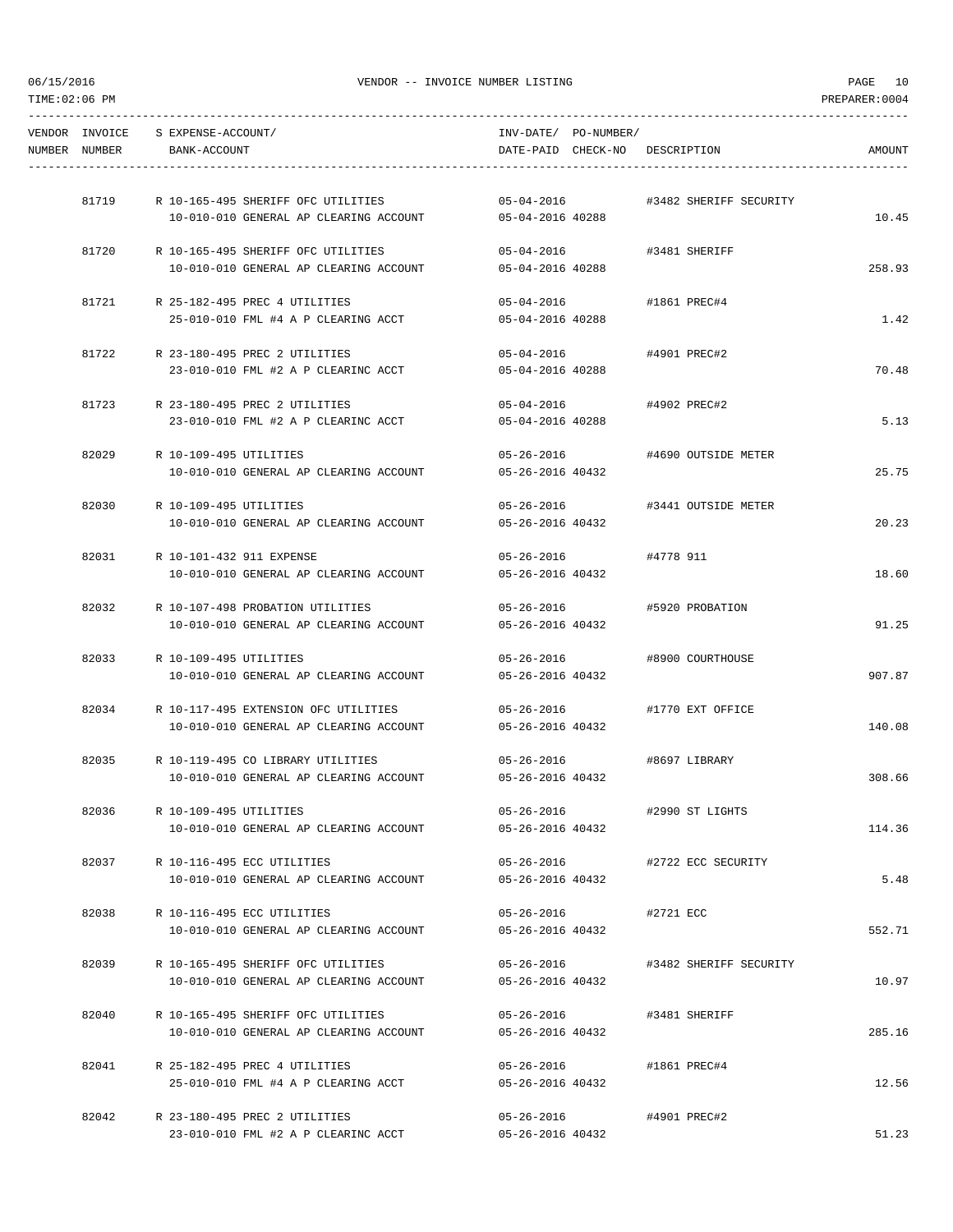TIME:02:06 PM PREPARER:0004 ----------------------------------------------------------------------------------------------------------------------------------- VENDOR INVOICE S EXPENSE-ACCOUNT/ NUMBER NUMBER BANK-ACCOUNT DATE-PAID CHECK-NO DESCRIPTION AMOUNT ----------------------------------------------------------------------------------------------------------------------------------- 82043 R 23-180-495 PREC 2 UTILITIES 05-26-2016 +4902 PREC#2<br>23-010-010 FML #2 A P CLEARINC ACCT 05-26-2016 40432 23-010-010 FML #2 A P CLEARINC ACCT 05-26-2016 40432 40000 FML #2 A P CLEARINC ACCT Invoice Count - 190 Total of Invoices - 42,383.67